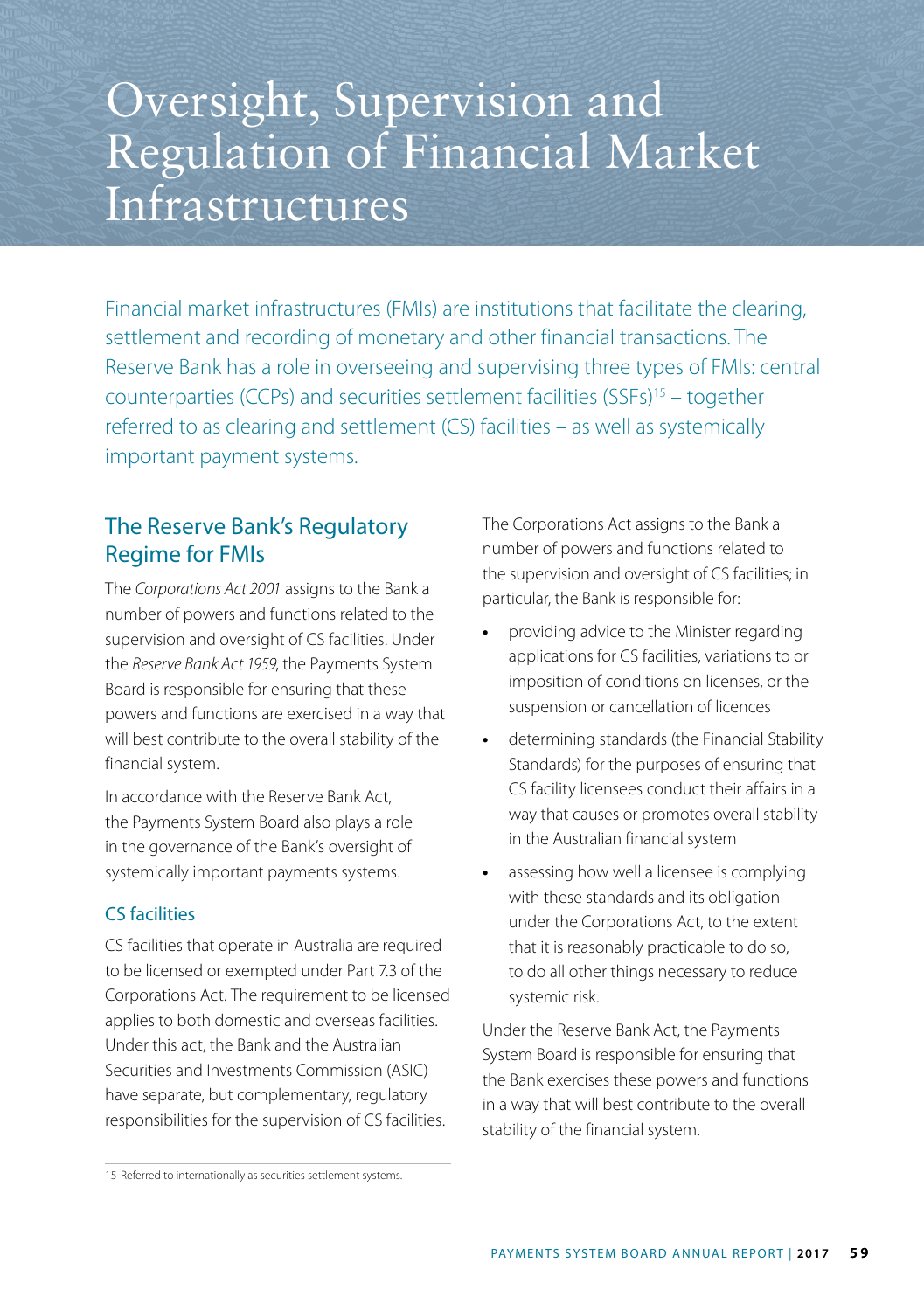#### Financial Stability Standards

The Bank has determined two sets of Financial Stability Standards – one for CCPs and one for SSFs.<sup>16,17</sup> It is an obligation of each licensed CS facility that it meets the relevant set of Standards.

The objectives of the Standards are to ensure that CS facility licensees identify and properly control risks associated with the operation of the CS facility, and conduct their affairs in accordance with the Standards in order to promote overall stability of the Australian financial system. The Standards set principles-based requirements and regulatory expectations, rather than prescribing detailed rules and obligations.

In developing these Standards, the Bank has given close regard to the internationally agreed standards for FMIs set out in the *Principles for Financial Market Infrastructure* (PFMI). The PFMI are designed to ensure that the FMIs supporting global financial markets are robust and well placed to withstand financial shocks. The overall objective is to ensure that FMIs promote stability and efficiency in the financial system.

The consistency of the Bank's Standards with the PFMI has been verified through a peer review conducted in 2015 by the Committee on Payments and Market Infrastructures (CPMI) and the Technical Committee of the International Organization of Securities Commissions (IOSCO), the standard-setting bodies that developed the PFMI<sup>18</sup>

No new Standards were determined in 2016/17.

# The application of additional PFMI guidance to CS facilities

In recent years CPMI and IOSCO have developed additional guidance on a number of aspects of the PFMI. This guidance seeks to enhance FMI risk management practices by providing further clarity and detail on the existing requirements within the PFMI. The guidance covers, for example, areas of emerging risk or areas in which CPMI and IOSCO had been identified that there were inconsistencies in how particular standards in the PFMI had been interpreted or adopted. The guidance encourages FMIs to adopt best practices and seeks to foster international consistency, where that is appropriate. Specifically:

- **•** In February 2016 CPMI and IOSCO published a *Statement on Clearing of Deliverable FX Instruments* (the FX Statement) which provides further explanation on considerations such as the management of liquidity risk and ensuring certainty of settlement.<sup>19</sup>
- **•** In June 2016, CPMI and IOSCO published the *Guidance on Cyber Resilience for Financial Market Infrastructures* (the Cyber Resilience Guidance).<sup>20</sup>
- **•** In July 2017, CPMI and IOSCO published *Resilience of Central Counterparties (CCPs): Further Guidance on the PFMI*, which seeks to clarify and elaborate on existing requirements in the PFMI related to CCP resilience.<sup>21</sup> For further details see 'Policy Development' below.
- **•** Also in July 2017, CPMI and IOSCO published revised guidance on recovery of FMIs, in the report *Recovery of financial market infrastructures*. 22

<sup>16</sup> Available at <https://www.rba.gov.au/payments-and-infrastructure/ financial-market-infrastructure/clearing-and-settlement-facilities/ standards/securities-settlement-facilities/2012/>.

<sup>17</sup> Available at <https://www.rba.gov.au/payments-and-infrastructure/ financial-market-infrastructure/clearing-and-settlement-facilities/ standards/central-counterparties/2012/>.

<sup>18</sup> CPMI–IOSCO, *Implementation monitoring of PFMI: Level 2 Assessment Report for Australia*, December 2015. Available at <http://www.bis. org/cpmi/publ/d140.pdf>.

<sup>19</sup> Available at <http://www.bis.org/cpmi/publ/d143.htm>.

<sup>20</sup> Available at <http://www.bis.org/cpmi/publ/d146.htm>.

<sup>21</sup> Available at <http://www.bis.org/cpmi/publ/d163.htm>.

<sup>22</sup> Available at <http://www.bis.org/cpmi/publ/d162.htm>.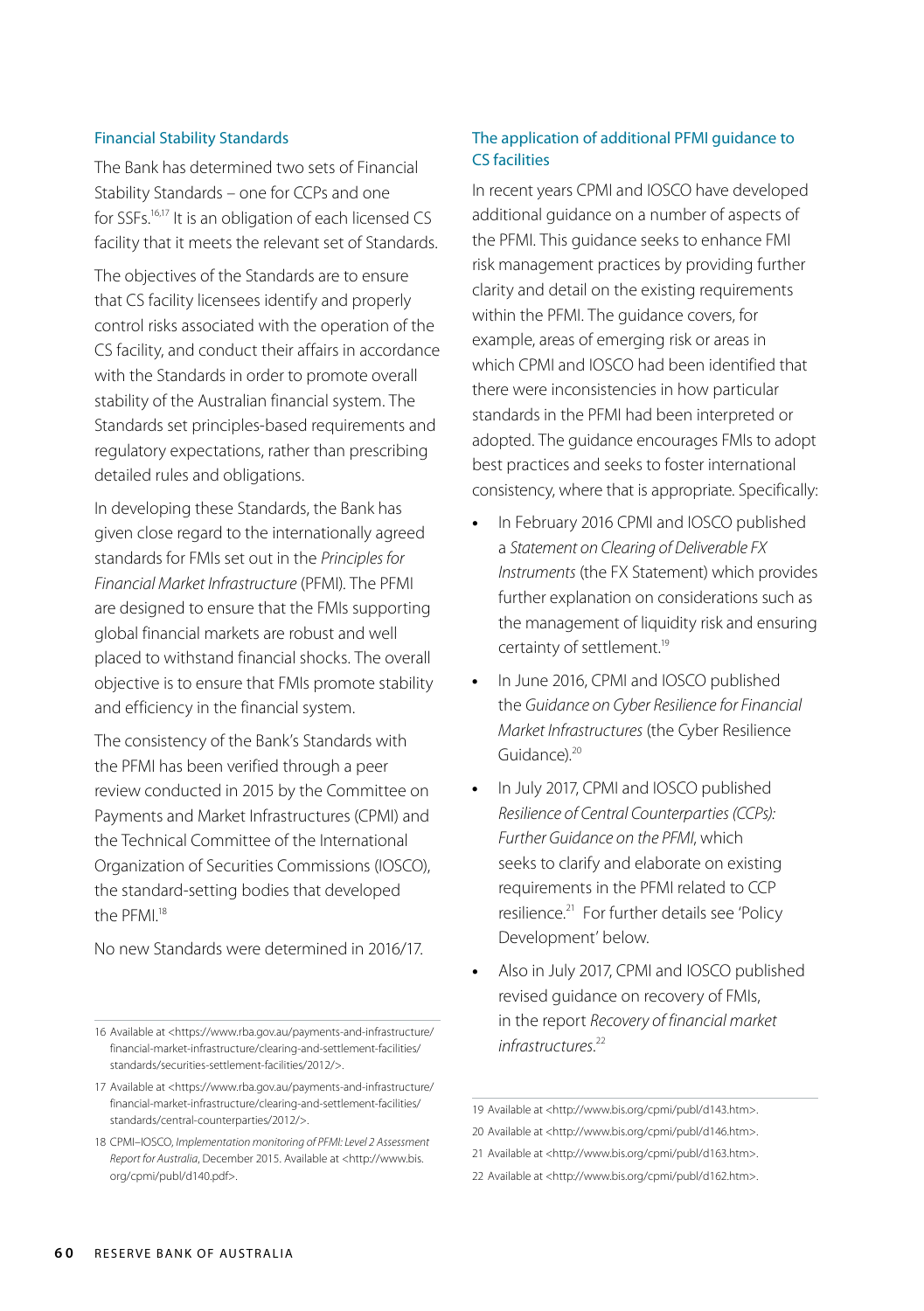The Bank intends to apply this additional guidance in interpreting the relevant Financial Stability Standards. In 2016/17 it commenced assessments of domestic CS facilities against the Cyber Resilience Guidance. In 2017/18 the Bank intends to assess domestic CCPs against guidance on CCP resilience and review the implications of the revised recovery guidance. Currently, no CCP is licensed to clear deliverable foreign exchange (FX) instruments in Australia. However, should this change, the Bank will have regard to the FX Statement in interpreting the relevant CCP **Standards** 

#### Licensed CS facilities

At present there are seven CS facilities licensed to operate in Australia:

- **•** The four ASX Group facilities ASX Clear Pty Limited (ASX Clear), ASX Clear (Futures) Pty Limited (ASX Clear (Futures)), ASX Settlement Pty Limited (ASX Settlement) and Austraclear Limited (Austraclear) – which are domiciled in Australia.
- **•** IMB Limited, an Australian building society, which operates a market for trading in its own shares by its members, and an associated SSF to settle these trades.
- **•** The United Kingdom-based LCH Limited (LCH Ltd).
- **•** The US-based Chicago Mercantile Exchange Inc. (CME).

There were no new CS facility licences granted in 2016/17; there was, however, a cancellation of LCH Ltd's licence to clear for the Financial and Energy Exchange (FEX) facility. LCH Ltd retains its licence to operate the SwapClear service in Australia.

#### Assessments

As part of its obligations under the Corporations Act, the Bank must periodically assess how well a CS facility licensee is complying with the Financial Stability Standards and doing all other things necessary to reduce systemic risk.<sup>23</sup> The Bank also assesses prospective licensees against these standards at the time of their licence application.

The Bank has set out in policy statements its broad approach to assessments, and also the frequency with which it will conduct assessments.<sup>24,25</sup> These policy statements are summarised below; there were no changes to these policy statements in 2016/17.

Consistent with the CPMI–IOSCO assessment methodology, which encourages greater transparency regarding the activities of FMIs, the Bank publishes its assessments of CS facilities.<sup>26</sup>

#### *Approach to assessments*

For all licensed CS facilities, there are general information provision requirements that apply:

- **•** All CS facilities are required to provide timely information to the Bank of material developments.
- **•** All CS facilities must provide the Bank with periodic regulatory reports and regular activity, risk and operational data.

In other respects, the Bank's approach depends on whether a CS facility is an Australian-based facility or its primary place of business is overseas.

For domestic facilities, when undertaking assessments of a domestic CS facility's

- 25 'Frequency and Scope of Regulatory Assessments of Licensed Clearing and Settlement Facilities', available at <https://www.rba. gov.au/payments-and-infrastructure/payments-system-regulation/ frequency-of-assessments.html>.
- 26 CPMI–IOSCO, *Principles for Financial Market Infrastructures: Disclosure framework and assessment methodology*, December 2012. Available at <http://www.bis.org/cpmi/publ/d106.htm>.

<sup>23</sup> The exception is IMB Limited, which is currently exempt from the Financial Stability Standards owing to its small size.

<sup>24</sup> 'The Reserve Bank's Approach to Assessing Clearing and Settlement Facility Licensees', available at <https://www.rba.gov.au/paymentsand-infrastructure/financial-market-infrastructure/clearing-andsettlement-facilities/standards/assess-csf-licensees.html>.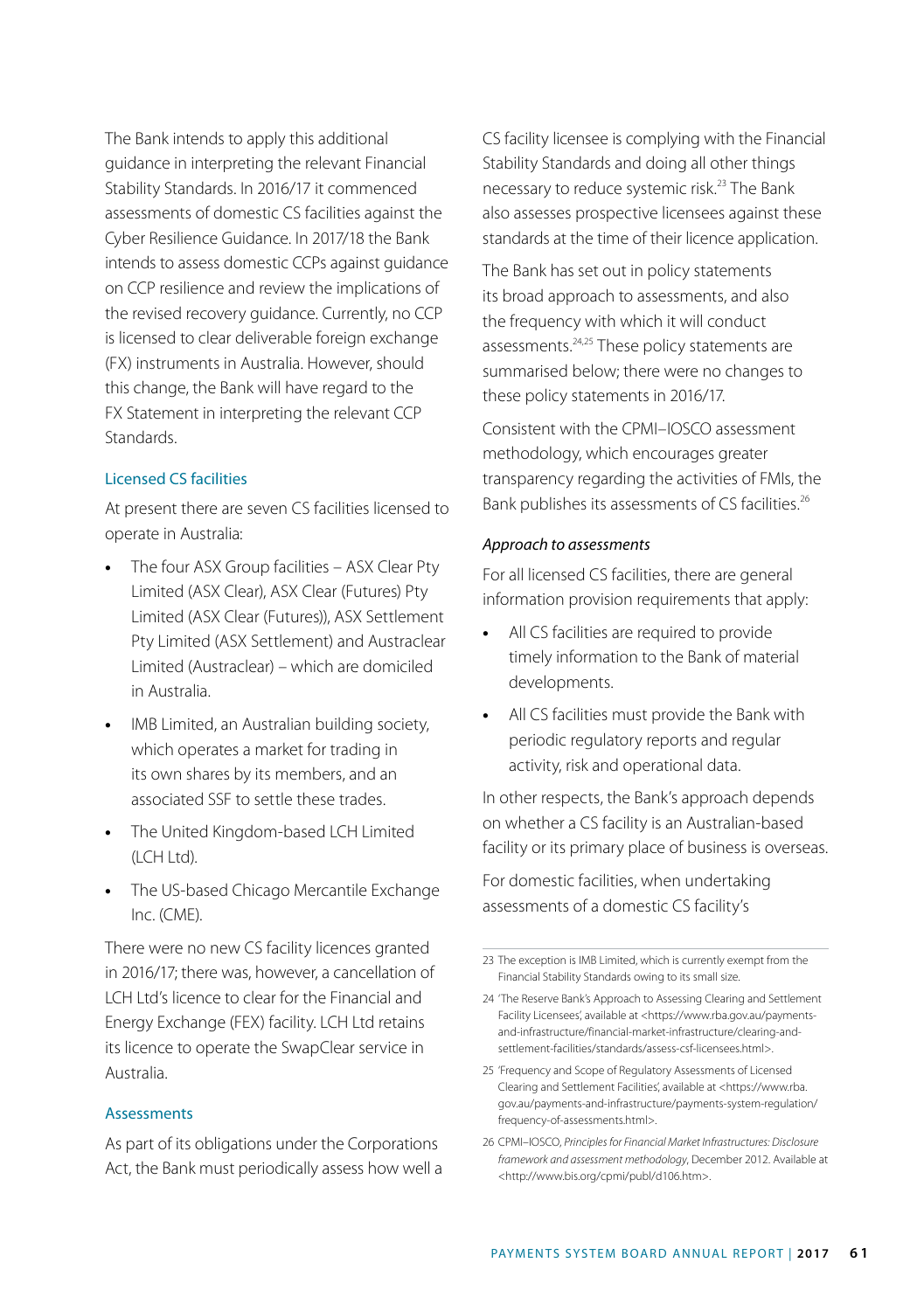compliance with the standards, the Bank's methodology is guided by CPMI–IOSCO's assessment methodology for the PFMI, which provides a framework for assessing and monitoring observance of the PFMI.

The Bank complements the periodic information it receives with in-person meetings with CS facility personnel, including: semi-annual senior executive-level discussions of strategy and relevant market developments; quarterly meetings with executives/senior management to discuss developments relevant to compliance with the standards and other material developments; quarterly meetings with management/staff to discuss developments in financial and operational risk management; and other ad hoc meetings are held as needed.

The Bank's assessment reports of a domestic CS facility's compliance with the standards typically comprise: an assessment of progress in addressing recommendations and stated regulatory priorities identified in previous assessments; a discussion of material changes in the operation of the facility and their implications for compliance with the standards; a more comprehensive and detailed 'deep dive' assessment against a subset of the standards; and a review of how the CS facility's arrangements address each of the standards.

The Bank's supervisory approach to overseas CS facilities depends on a number of factors:

- **•** whether the supervisory regime in an overseas CS facility's home jurisdiction is sufficiently equivalent to that in Australia
- **•** whether satisfactory information sharing and regulatory cooperation arrangements have been established between the Bank and the relevant overseas authorities.

Where these conditions are met, the Bank will in general look to rely on the CS facility's primary regulator, rather than undertake direct supervision. Given that the Bank and many other jurisdictions have incorporated the PFMI into their regulatory regimes, the Bank would in general expect this to be the case for most overseas CS facilities looking to operate in Australia. However, there may still be some differences in detail between the Bank's standards and the overseas regime that mean the Bank undertakes a direct assessment of the facility's compliance with these aspects of the standards. In practice, these differences are typically where the standards specify Australian-specific regulatory reporting and notification requirements and/or measures to enhance Australian regulatory influence over cross-border facilities.

For all overseas CS facility licensees the Bank reserves the right to gather information through a range of interactions with the licensee to aid its understanding of material developments affecting the licensee or to assess progress against stated regulatory priorities, including participation in supervisory 'colleges' organised by the primary regulator.

In accordance with the above information sharing expectations, the Bank is party to a number of bilateral and multilateral agreements that are relevant to the Bank's oversight of the two overseas CS facility licensees that operate in Australia.

- **•** Bilateral Memoranda of Understanding (MoU) are in place with the Bank of England (with respect to oversight of LCH Ltd) and with the United States (US) Commodity Futures Trading Commission (with respect to oversight of CME). These MoUs establish cooperation arrangements and the exchange of information between the Bank and the relevant overseas regulators.
- **•** The Bank is also a member of two international multilateral cooperative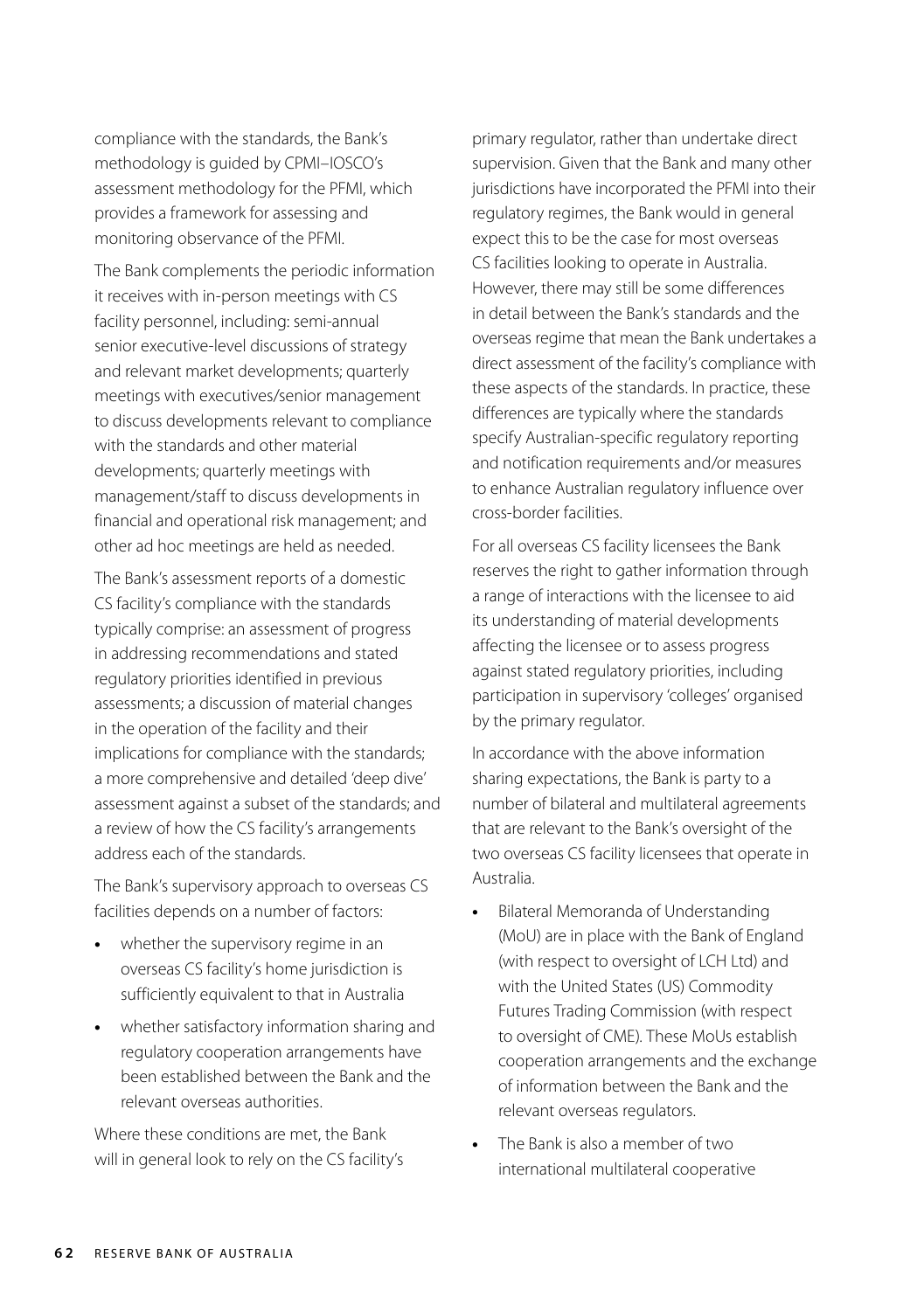arrangements as part of its oversight of LCH Ltd: the Multilateral Arrangement for Regulatory, Supervisory and Oversight Cooperation on LCH Ltd (LCH Ltd Global College), which is a forum of LCH Ltd's international regulators; and the LCH Ltd Crisis Management Group, which was formed to create arrangements between international regulators to undertake recovery and resolution planning for LCH Ltd.

#### *Frequency and scope of assessments*

The frequency of assessment against the relevant standards is considered with reference to whether: (i) a facility is systemically important in Australia, and/or (ii) has a strong domestic connection. The Bank has determined that the four domestic ASX Group CS facility licensees (ASX Clear, ASX Clear (Futures), ASX Settlement and Austraclear) meet these criteria and therefore are assessed annually. In addition, the Bank has determined that one overseas facility (LCH Ltd) should also be assessed annually.

Assessments of other CS facilities will typically be undertaken at a reduced level of detail and may be carried out on a less frequent basis. In the case of overseas facilities, the assessment cycle of the home regulator will be a relevant consideration. Furthermore, depending on the nature and scope of a CS facility's activities in Australia, detailed assessments against all parts of the standards may not be necessary. Where the Bank has set regulatory priorities, however, an update on progress against these would be expected to be carried out. These arrangements currently apply in the case of CME.

# Systemically important payment systems

A key element of the Payments System Board's responsibility for the safety and stability of the payments system in Australia is the oversight of systemically important payment systems.

The only domestic payment system that the Bank regards as systemically important, and hence for which an assessment against international principles is necessary, is the Reserve Bank Information and Transfer System (RITS).27 Consistent with the criteria for systemic importance outlined in the PFMI, this view reflects the fact that RITS:

- **•** is the principal domestic payment system in terms of the aggregate value of payments
- **•** mainly handles time-critical, high-value payments
- **•** is used to effect settlement of payment instructions arising in other systemically important FMIs.

Effective oversight of RITS is assured through internal governance arrangements within the Bank that separate operational and oversight functions, as well as by transparent assessments against the PFMI. To this end, since 2013 the Bank has published annual assessments of RITS against the PFMI.<sup>28</sup> These assessments are reviewed by the Board, which also reviews any material developments occurring between assessments.

CLS Bank International (CLS) is an international payment system for settling foreign exchange trades in 18 currencies, including the Australian Dollar (AUD). Since CLS settles a significant, and growing, value of AUD-denominated foreign exchange-related payments, the Bank has identified CLS as a systemically important international payment system. CLS is regulated, supervised and overseen by the Federal Reserve, in cooperation with an oversight committee that includes the Bank and a number of other

<sup>27</sup> In conducting these assessments the Bank has regard to relevant guidance issued by CPMI and IOSCO. In particular, from 2016/17 the Bank has been applying the June 2016 Guidance on Cyber Resilience for Financial Market Infrastructures.

<sup>28</sup> Between 2015 and 2017 the Bank changed the time of year that it conducts its assessment of RITS resulting in a longer gap between these two assessments.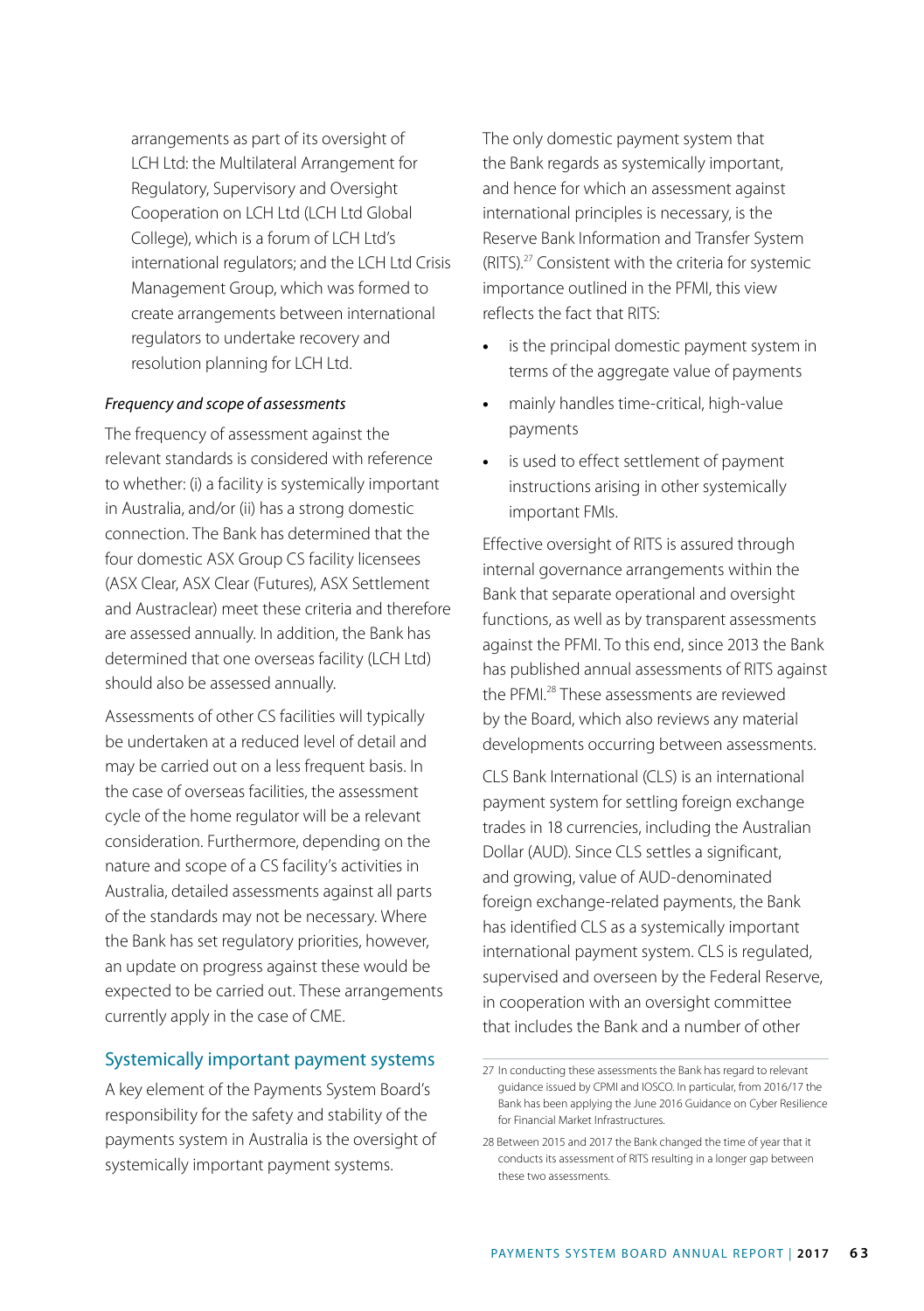overseas central banks. Through this forum the Bank is involved in overseeing how well CLS meets the requirements of the PFMI. CLS is also required to publish a disclosure describing its operations and approach to observing the applicable principles.

While SWIFT is not a payment system, it provides critical communications services to both RITS and CLS, as well as other FMIs and market participants in Australia and overseas. SWIFT is primarily overseen by the SWIFT Oversight Group (OG), of which the G10 central banks are members. Since SWIFT is incorporated in Belgium, the OG is chaired by the National Bank of Belgium. The Bank is a member of the SWIFT Oversight Forum, a separate group established to support information sharing and dialogue on oversight matters among a broader set of central banks. The SWIFT Oversight Forum gives these central banks an opportunity to input into the OG's oversight priorities. Oversight of SWIFT is supported by a set of standards – the High-level Expectations – which are consistent with standards for critical service providers in the PFMIs.

The Bank also monitors developments in the payments landscape periodically to consider whether any other payment systems should also be subject to ongoing oversight and assessments against the PFMI.

# The Reserve Bank's FMI Oversight and Supervision Activities

Day-to-day oversight and supervision of FMIs is undertaken by the Bank's Payments Policy Department, in accordance with the approach to assessments discussed above. In carrying out these activities, the Bank works closely with ASIC as appropriate.

The Bank's oversight and supervision activity is overseen by an internal body of the Bank, the FMI Review Committee, which was established by,

and reports to, the Bank's Executive Committee; the FMI Review Committee's annual report is also provided to the Payments System Board. This committee is chaired by the Assistant Governor (Financial System), who is also Deputy Chair of the Payments System Board. Other members include the heads of the Payments Policy, Payments Settlements and Domestic Markets departments, as well as two senior staff members with expertise in FMI-related matters but who are not currently directly involved in the Bank's oversight and supervision of FMIs. A core part of the committee's role is to ensure that oversight activities are carried out in a manner that is consistent with policies established by the Board. The committee meets quarterly, approximately six weeks before Payments System Board meetings, as well as dealing with matters by written procedure as needed. Senior staff of Payments Policy Department provide direct reports to the Payments System Board on the Bank's oversight and supervisory activities.

The following summarises activity and material developments over 2016/17 for the six CS facilities and the systemically important payment systems overseen and supervised by the Bank.

# ASX

All four domestic CS facility licensees required to meet the standards are part of the ASX Group (see the chapter on 'Trends in Payments, Clearing and Settlement Systems). In September 2017, the Bank published the 2016/17 assessment of these facilities.<sup>29</sup> This assessment concluded that, except for ASX Clear (Futures), the CS facilities 'observed' all relevant requirements under the Standards; ASX Clear (Futures) 'observed' or 'broadly observed' all relevant requirements

<sup>29</sup> The Bank's *2016/17 Assessment of ASX Clearing and Settlement Facilities* is available at <https://www.rba.gov.au/paymentsand-infrastructure/financial-market-infrastructure/clearing-andsettlement-facilities/assessments/2016-2017/>.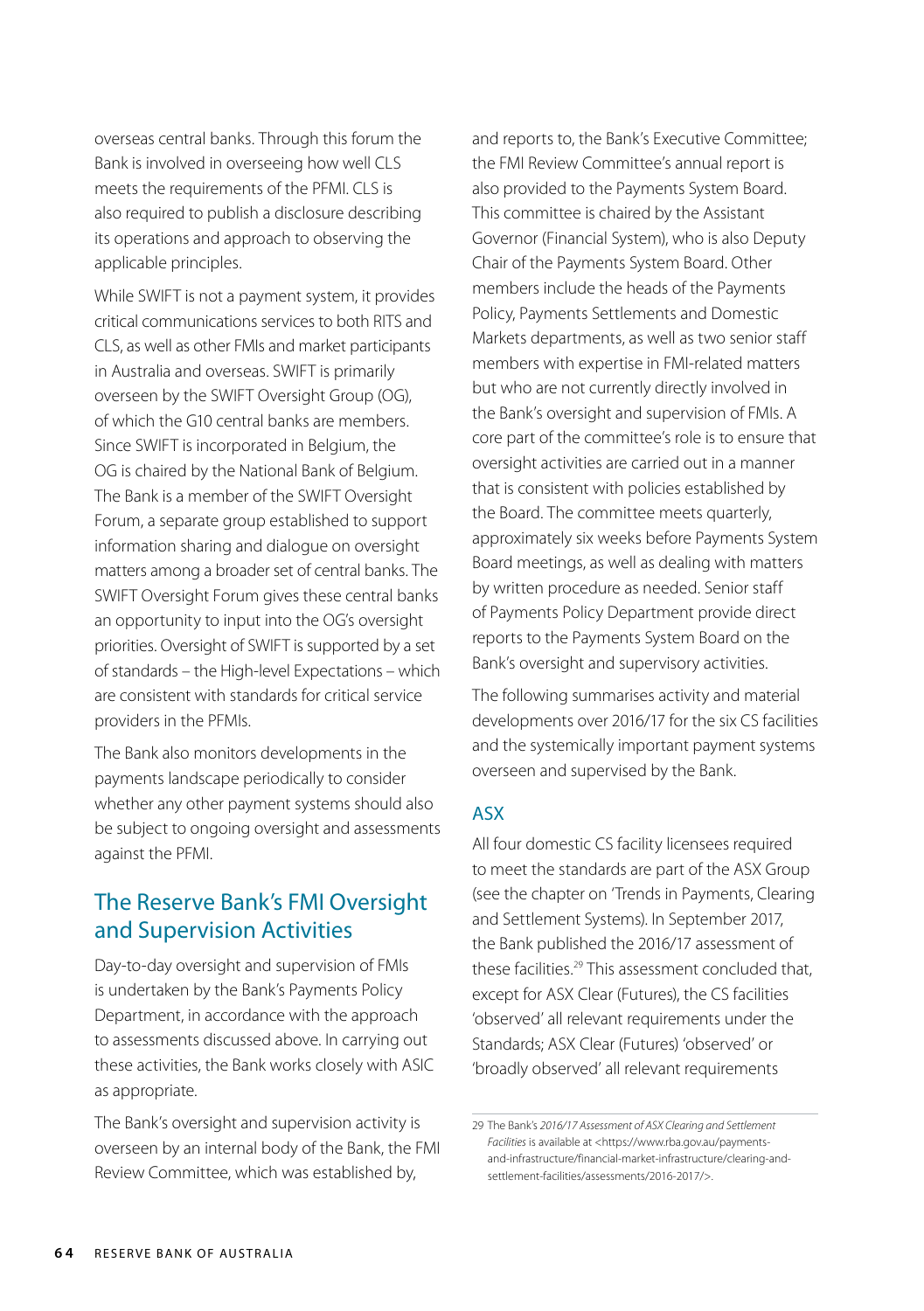in the Financial Stability Standards. The steps taken by ASX to address the Bank's regulatory priorities during 2016/17, as well as other material developments, are set out below.

#### Investment risk

The 2014/15 Assessment of the ASX CS facilities clarified the Bank's expectations for the credit and liquidity risk profile of the ASX CCPs' treasury investments. These expectations were set in light of concerns that the ASX CCPs' treasury investment policy allowed relatively large and concentrated unsecured exposures to the four large domestic banks. After a multi-year transition period, from July 2017 ASX has implemented changes to its treasury investment policy that fully address the Bank's recommendation. From this time, over half of the CCPs' investment portfolio has been invested in government or semi-government bonds, or reverse repurchase agreements secured by such bonds. The remainder of the portfolio is invested in securities issued by authorised deposit-taking institutions (ADIs), or held in deposits with ADIs. Individual unsecured exposures to non-government-related issuers or counterparties are limited to the level of business risk capital held across the two CCPs (currently \$75 million). Reflecting these changes, the Bank has raised the ASX CCPs' rating to 'observed' for the Custody and Investment Risk standard.

#### Liquidity risk management

Consistent with the Bank's regulatory priorities, ASX made a number of enhancements to its liquidity risk management framework over 2016/17. These include:

**•** restricting the assets in its investment portfolio which can count towards its minimum liquid resource requirement to cash held in accounts at central banks or creditworthy commercial banks, and securities issued by

the Australian or State Governments or the New Zealand Government

- **•** refining its liquidity-specific stress scenarios, which measure the CCPs' payment obligations in extreme but plausible circumstances, and developing a framework for stress testing foreign currency liquidity exposures
- **•** testing to ensure that the CCPs are able to liquidate their investments and non-cash collateral, and conducting due diligence around ASX Clear's ability to access its committed liquidity facility.

#### Default management

In 2015/16 the Bank conducted a detailed assessment of the ASX CS facilities' default management arrangements against the relevant requirements in the Standards. While the Bank assessed that all the CS facilities observed the standard on default management rules and procedures at that time, the Bank made a number of recommendations outlining some additional steps the ASX CS facilities should take to fully meet expectations. Consistent with these recommendations, the SSFs significantly enhanced the documentation supporting their default management frameworks (DMFs), and ASX published additional information on particular aspects of the CS facilities' DMFs. The facilities have also established a multi-year plan to enhance the scope of their default management fire-drills, which the Bank will monitor in the coming assessment periods.

#### Cyber resilience

A key regulatory priority over 2016/17 has been in the area of cyber resilience. To this end, the Bank, in cooperation, with ASIC, conducted a detailed assessment of the CS facilities' governance arrangements relevant to cyber resilience against the governance chapter in the Cyber Resilience Guidance. ASX is conducting a self-assessment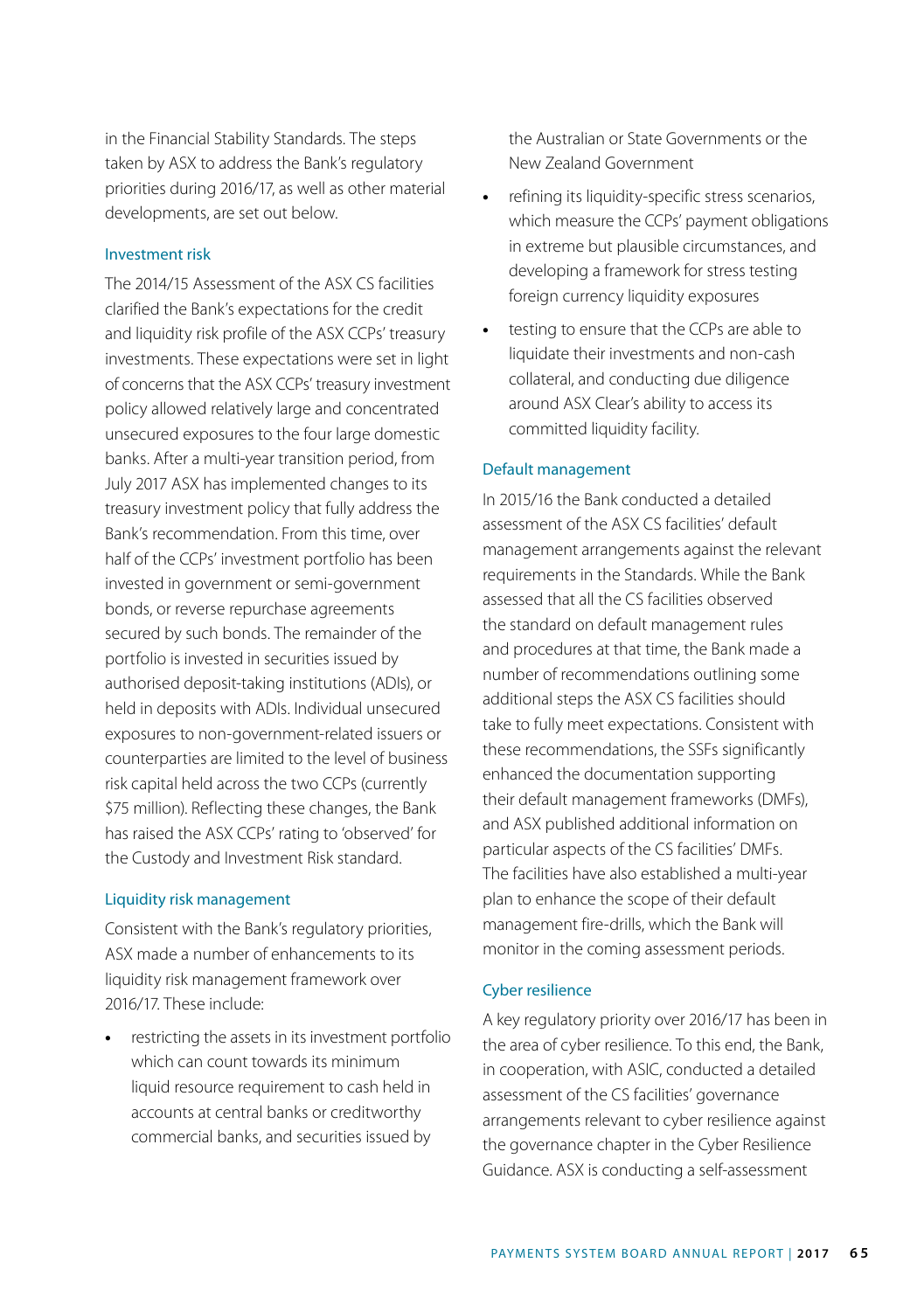against the remaining chapters of the guidance, which will draw in part from an external review against industry standards, both of which the Bank intends to review during the next assessment period.

Consistent with the Cyber Guidance, ASX has also developed a concrete plan to improve its capabilities to recover from a cyber attack, which builds on ASX's existing cyber security plan and strategy.

#### Operational review

Following a number of operational disruptions in 2016/17 across both its trading and CS facilities, ASX, at the instigation of the Bank and ASIC, has commissioned an external assessment of its operational risk management arrangements.30 The review will consider ASX's current technology governance, operational risk practices and control mechanisms. The Bank and ASIC will review the results of the report in 2017/18 and ASX's response to any recommendations made in the review.

#### CHESS replacement

During 2017 ASX continued its development work on its project to replace the CHESS clearing and settlement system. This is an important element of ensuring that ASX's core infrastructure for the cash equities market meets international best practice, and that its performance, resilience, security and functionality continue to meet the needs of its users. ASX is working with a vendor, Digital Asset Holdings, to develop a potential CHESS replacement based on a permissioned, private distributed ledger technology (DLT) system. ASX intends to make a final decision on whether to implement the DLT solution or use an

alternative technology to replace CHESS towards the end of 2017.

# LCH Limited

LCH Ltd is licensed in Australia to provide CCP services for over-the-counter (OTC) interest rate derivatives (IRD) and inflation rate derivatives (see the chapter on 'Trends in Payments, Clearing and Setlement Systems').<sup>31</sup> In June, LCH Ltd's licence to clear trades executed on the FEX market, which is not yet operational, was cancelled at LCH Ltd's request.

In December 2016, the Bank published the *2015/16 Assessment of LCH.Clearnet Limited's SwapClear Service*. 32 This assessment concluded that LCH Ltd met the CCP Standards and either met or made progress towards meeting the Bank's regulatory priorities. Steps taken so far by LCH Ltd to address these priorities, as well as other material developments, are set out below.

#### Operating hours in Australia

LCH Ltd has continued its work to extend the operating hours of the SwapClear service, while ensuring the safety and resilience of its operations. Currently, the SwapClear service is closed for much of the Australian business day, and trades executed during that time are not cleared by SwapClear until the Australian afternoon when the SwapClear service opens. In February, LCH Ltd extended its operating hours for the SwapClear service, opening it from one hour earlier when possible. The official opening time remains at 6 am London time. LCH Ltd expects to have the technical capability of extending SwapClear's operating hours to

<sup>30</sup> For instance, in September there was a major disruption to the operation of ASX's equity trading system and in February there was an incident affecting Austraclear following a power outage.

<sup>31</sup> In December 2016, the legal name of 'LCH.Clearnet Limited' was changed to 'LCH Limited' in the UK.

<sup>32</sup> The Bank's *2015/16 Assessment of LCH.Clearnet Limited's SwapClear Service* is available at <https://www.rba.gov.au/payments-andinfrastructure/financial-market-infrastructure/clearing-andsettlement-facilities/assessments/lch/2016/pdf/lch-assess-2016-12. pdf>.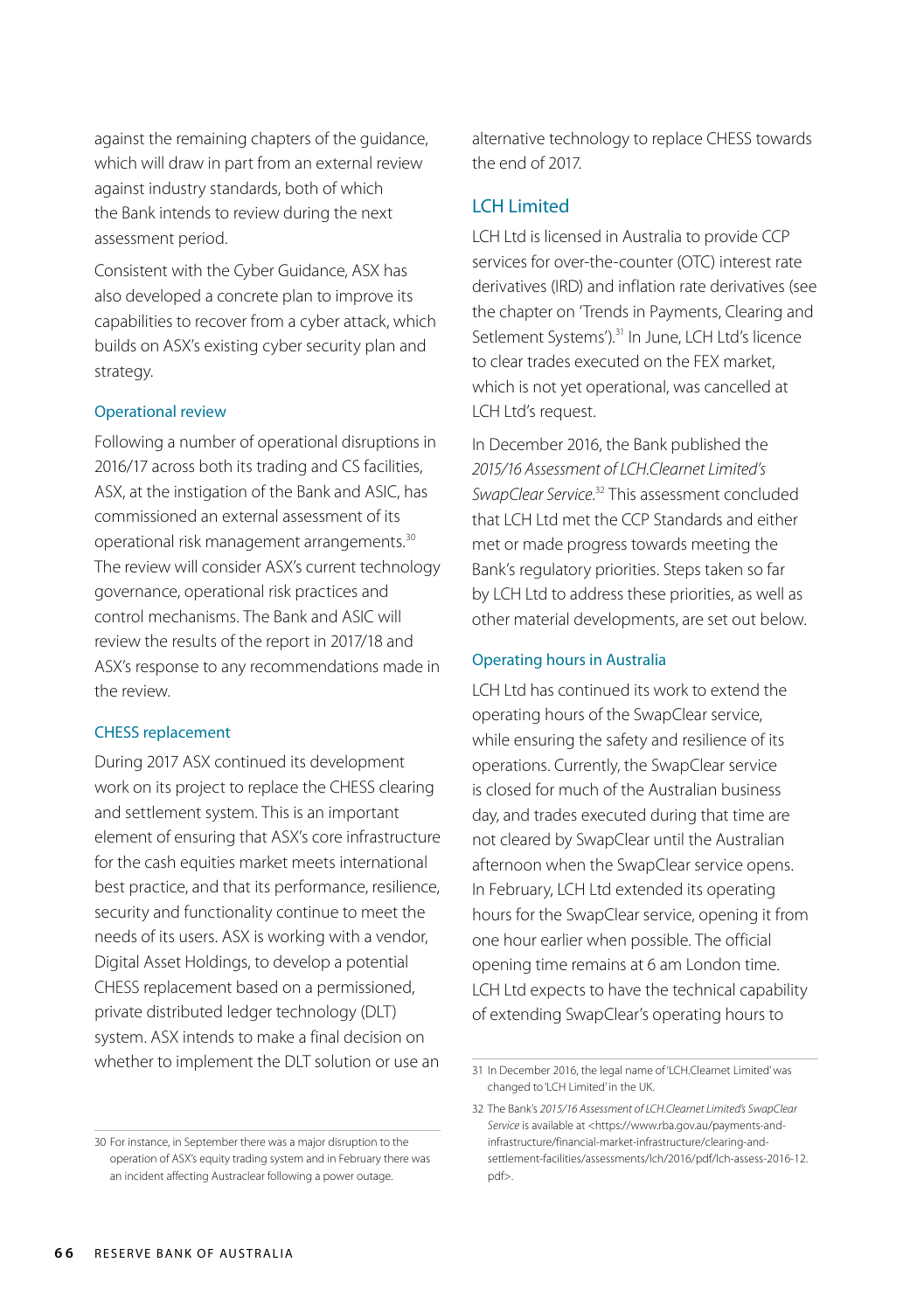close to 24/5 after a major system upgrade, but it will need to undertake additional work following the upgrade to implement this extension.

# Protected Payments System arrangements in Australia

The Bank has requested that LCH Ltd complete its implementation of its Protected Payments System (PPS) arrangements in Australia to facilitate payments to and from its Australian clearing participants. The four major Australian banks are required to use the Australian PPS arrangements to settle their AUD obligations directly with LCH Ltd using their exchange settlement accounts at the Bank. Three of the four major banks are now meeting this requirement. LCH Ltd is working with the remaining major bank to determine a technical solution to enable it to use the Australian PPS arrangements.

# Chicago Mercantile Exchange Inc.

CME is licensed to provide CCP services for OTC IRD, and non AUD IRD traded on the CME market or the Chicago Board of Trade market for which CME permits portfolio margining with OTC IRD. In March, the Bank published its 2017 assessment of CME, which concluded that CME had either met or made progress towards meeting the regulatory priorities identified by the Bank in its previous Assessment. The key priorities and progress made by CME are described below.

Given the nature and scope of CME's current activities in Australia, the Bank did not consider it necessary to conduct a detailed assessment of CME against all of the CCP Standards. Once CME has material direct Australia-based clearing participation or there is a material increase in CME's provision of services in Australianrelated products, the Bank will expect CME to ensure that CME's operational and governance

arrangements promote stability in the Australian financial system.

#### Recovery and wind-down plan

The March 2016 assessment set a priority that CME should complete its work to implement appropriate recovery and wind-down plans. In 2016, CME developed or enhanced the recovery and wind-down plans for its three clearing services, including implementing rule changes for its Base clearing service. Where applicable, the Bank anticipates CME will make conforming changes to the 'end of waterfall' rules for the OTC IRD and CDS services in 2017. The Bank will review CME's recovery and wind-down plans once they are finalised.

#### Investment risk

Over the past year, CME has worked towards expanding the number of investment counterparties it has, including opening accounts at the Federal Reserve Bank of Chicago and the Bank of Canada. This has enabled CME to further reduce the size and concentration of unsecured investments of cash collateral with non-government obligors, and so address the priority set out in the March 2016 assessment.

# Reserve Bank Information and Transfer System

RITS is Australia's high value payments system that is used by banks and other financial institutions to settle their payment obligations (see the chapter on 'Trends in Payments, Clearing and Settlement Systems'). The most recent assessment of RITS against the PFMI was endorsed by the Board and published in May.<sup>33</sup> The assessment concluded that RITS had observed all of the relevant principles. The assessment also noted that the

<sup>33</sup> The 2017 *Assessment of the Reserve Bank Information and Transfer System* is available at <https://www.rba.gov.au/payments-andinfrastructure/rits/self-assessments/2017/>.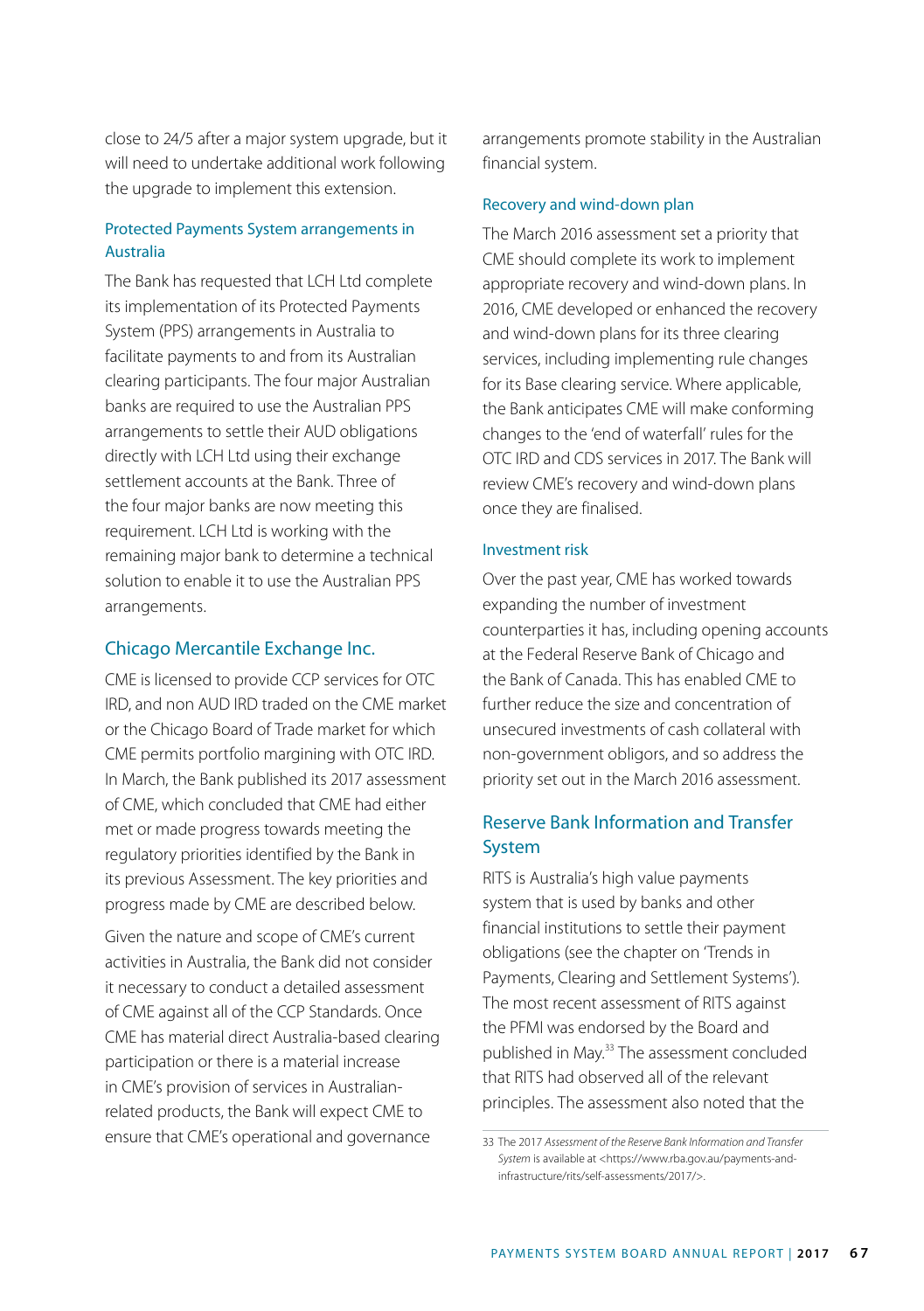recommendations from the previous assessment in November 2015, relating to cyber resilience and the RITS Regulations, had all been addressed. The key priorities and steps taken by the Bank to address these are set out below.

## Cyber resilience

During the assessment period, the Bank completed a series of reviews of RITS cyber resilience arrangements. The reviews concluded that RITS has strong cyber defences overall. Nevertheless some recommendations were made based on these reviews to further strengthen RITS cyber resilience. All high priority recommendations, representing findings requiring prompt clarification or where material risk had been identified, have been implemented. Work is underway to complete lower-priority recommendations and the Bank's Payments Policy Department will review progress through its ongoing oversight of RITS.

RITS was also assessed against the Cyber Resilience Guidance. No significant issues were identified. The assessment concluded that RITS has met the expectation that FMIs develop concrete plans to improve their capabilities to meet the two-hour recovery time objective. In particular, there are concrete plans to implement enhanced monitoring capacities to identify cyber attacks and enhance systems and processes to enable recovery of accurate data following a breach. There are also processes in place to ensure that the Bank evaluates current and emerging technology that could lead to further enhancements to the ability to recover from cyber attacks in a timely manner.

#### RITS regulations

A new set of RITS regulations was implemented on 27 March. Since the commencement of RITS in 1998, changes in its functionality and activity had resulted in an increasingly complex set of

documents governing its operations. The main objective of re-writing these regulations was to improve their clarity. The new regulations also provided an opportunity to move to the 2011 Global Master Repurchase Agreement (GMRA), which (amongst other things) improves upon the 2000 GMRA processes for dealing with a counterparty default.

# CLS Bank International

Over 2016/17 CLS progressed plans to develop a stand-alone CCP Service to settle centrally cleared deliverable FX products, with Eurex and LCH Ltd both interested in using the service. CLS's CCP Service will provide net settlement of centrally cleared FX obligations, which will minimise the liquidity risk faced by CCPs using the service. CLS has also announced plans to launch a bilateral payment netting service, which will net payment obligations in more than 140 currencies. The latter is part of plans by CLS to diversify its operations beyond providing FX settlement services.

# SWIFT

During 2016/17, cyber resilience remained an important focus of SWIFT and its overseers. In mid 2016, SWIFT introduced a Customer Security Programme, which aims to improve information sharing on threats and emerging best security practices, as well as to enhance security guidelines and provide audit frameworks for users of the SWIFT network. Of particular note, in April 2017, SWIFT formally published a core set of security controls that all customers must meet for their local SWIFT-related infrastructure. SWIFT customers will need to provide a self-attestation against the mandatory controls by the start of 2018, and on an annual basis thereafter.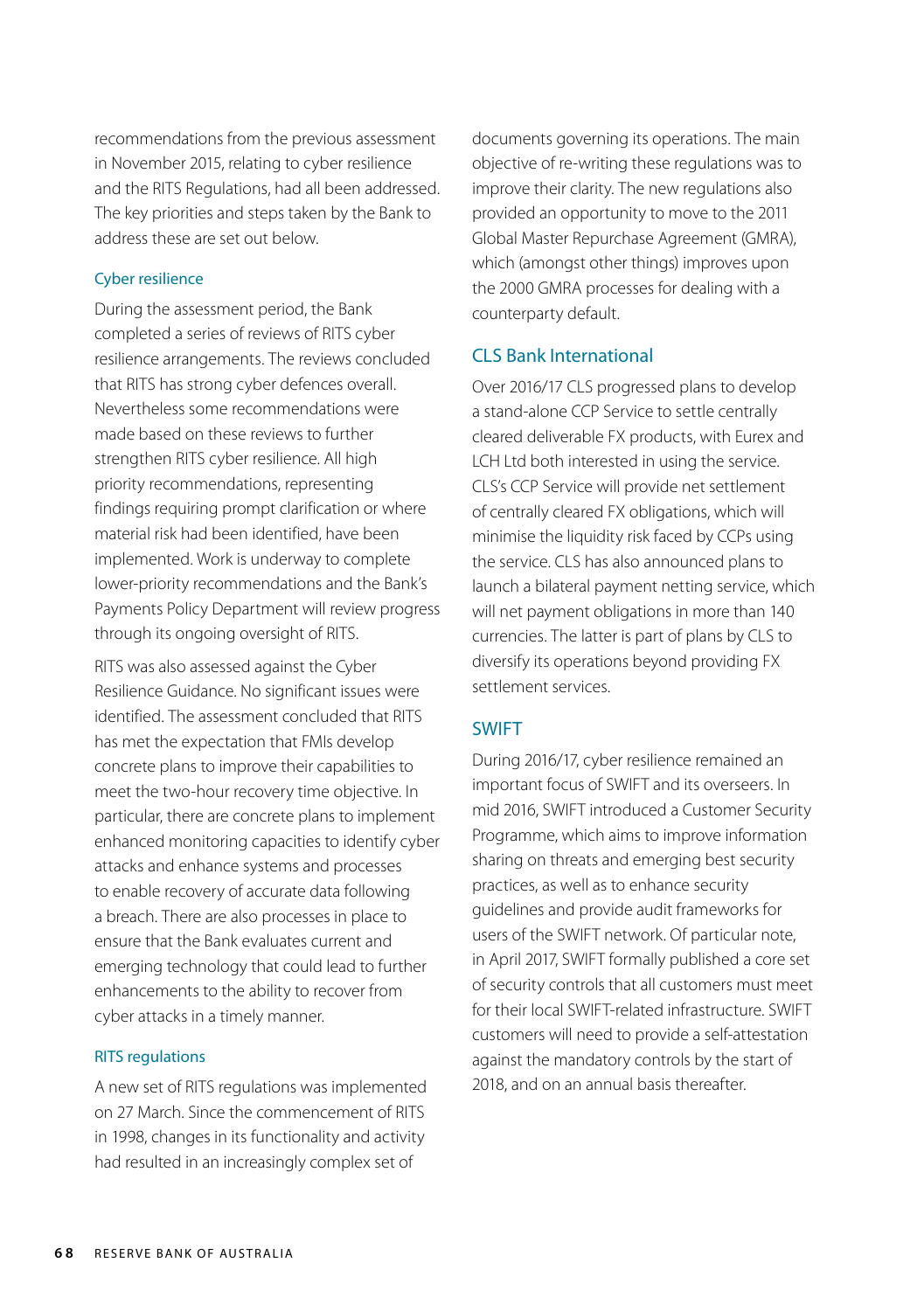# Policy Development

The Bank works with other regulators (both domestically and abroad) on issues relevant to the regulation and oversight of FMIs. In Australia, much of this work has been coordinated by the Council of Financial Regulators (CFR) and, internationally, the Bank engages with relevant international standard-setting bodies. Where relevant to the Board's responsibilities, the Board has been kept updated on developments and members' input and guidance have been sought.

In light of the international implementation of mandatory CCP clearing for OTC derivatives, the resilience of CCPs remains a strong focus of the global standard-setting bodies. These bodies have established a joint CCP workplan to examine potential risks to stability arising from the increasingly prominent role of CCPs, and to consider the need for additional policy guidance.

The Bank has been closely engaged in this international work, given its relevance to domestic regulatory standards. Domestically, the Bank has also contributed to CFR-led work to develop a special resolution regime for FMIs, as well as continued work on competition in the clearing and settlement of cash equities in Australia.

## International

## CCP workplan

In light of the increasing systemic importance of CCPs, a focus of international policy work on FMIs over recent years has been on CCP resilience, recovery and resolution. This work is being conducted under a joint CCP workplan developed by CPMI, the Financial Stability Board (FSB), IOSCO and the Basel Committee on Banking Supervision.<sup>34</sup> The Bank has been closely involved in two of the main components of the CCP workplan:

- **•** *CCP resilience and recovery measures.* As discussed earlier, CPMI and IOSCO recently published additional guidance that seeks to clarify and elaborate on existing requirements in the PFMI related to CCP resilience. The additional guidance, which has been informed by work on monitoring implementation across countries, addresses a number of aspects of CCPs' risk frameworks, including stress test and margin practices and associated governance arrangements. At the same time, CPMI–IOSCO also published revised guidance on recovery of FMIs.
- **•** *CCP resolution*. The FSB recently published guidance on the design of effective strategies and plans for the resolution of CCPs.<sup>35</sup> The guidance also covers cooperation between authorities regarding the resolution of CCPs that are systemically important in more than one jurisdiction, including the establishment of crisis management groups. This work builds on an FMI-specific annex to the FSB's *Key Attributes of Effective Resolution Regimes for Financial Institutions*. Over the coming period, the FSB will conduct further work on the adequacy of financial resources for CCP resolution and the treatment of CCP equity in resolution.

#### Implementation monitoring

The CPMI–IOSCO Implementation Monitoring Steering Group is monitoring the international implementation of the PFMI. Payments Policy Department contributed to four implementation monitoring reports in 2016/17. Two reports were recently published on the extent to which the legal, regulatory and oversight frameworks

<sup>34</sup> The workplan and an update on implementation as of July 2017 are available at <http://www.bis.org/cpmi/publ/d165.pdf>.

<sup>35</sup> *Guidance on Central Counterparty Resolution and Resolution Planning*. Available at <http://www.fsb.org/wp-content/uploads/P050717-1. pdf>.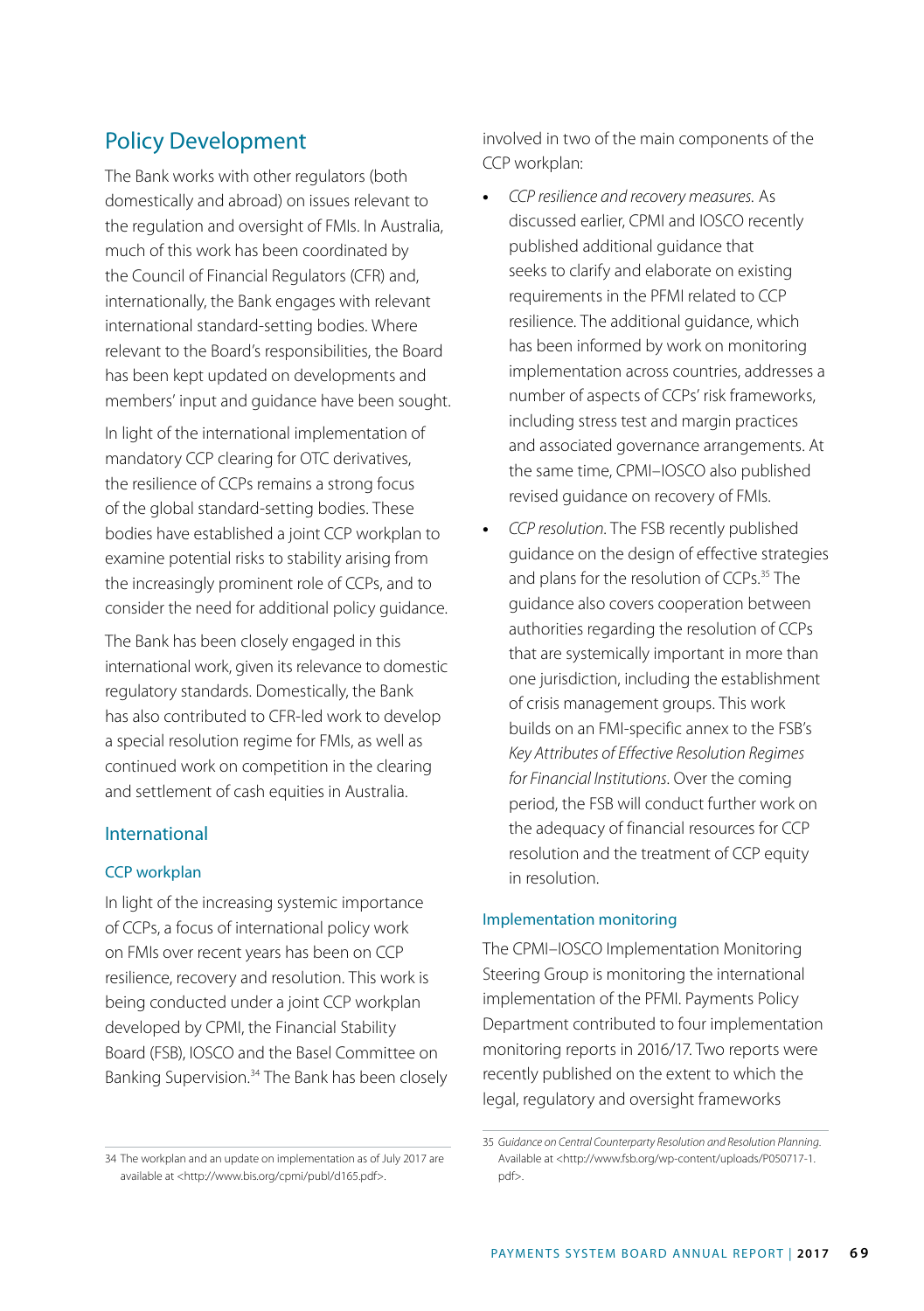that apply to systemically important FMIs in Hong Kong and Singapore, respectively, are consistent with the PFMI. In July, the fourth update examining whether jurisdictions have made regulatory changes reflecting the Principles and Responsibilities was published. Payments Policy is also contributing to a targeted follow-up to a report published in August 2016, which considered the consistency in outcomes achieved in the implementation of the PFMI by ten derivatives CCPs. The scope of both the August 2016 report, as well as the targeted follow-up, included three CCPs that are licensed in Australia: ASX Clear (Futures), LCH Ltd and CME. The follow-up report is expected to be published later in 2017.

# Domestic

In developing domestic policy for FMIs, the Bank works with the other regulatory entities constituting the CFR, the coordinating body for Australia's main financial regulatory agencies. During 2016/17, the focus of the CFR's work on FMIs has been on FMI resolution and competition in clearing and settlement of equities.

#### A resolution regime for FMIs in Australia

During the past year, the CFR agencies have continued work to develop a special resolution regime for FMIs.<sup>36</sup> Alongside this, the CFR will also work with the Government to draft legislation to amend the approach Australian authorities take in assessing whether an overseas CS facility should be subject to regulation in Australia. The proposal, which was consulted on in 2015, rests on a test of the materiality of a CS facility's connection to the Australian financial system, and stakeholders have expressed support for

the proposed criteria as well as the need to be flexible $37$ 

# Competition in clearing and settlement of cash equities in Australia

In March 2016, the government endorsed the recommendations of a review of competition in clearing cash equities in Australia carried out by the CFR and the Australian Competition and Consumer Commission (ACCC). The conclusions from that review were set out in the report, *Review of Competition in Clearing Australian*  Cash Equities: Conclusions (the Conclusions).<sup>38</sup> The Government's endorsement of the recommendations from the review confirmed its policy stance of openness to competition, subject to controls being in place to support the safety and effectiveness of such competition, should it emerge.

The CFR consequently released two policy statements in October 2016:

- **•** *Regulatory Expectations for Conduct in Operating Cash Equity Clearing and Settlement Services in Australia* – which set expectations regarding ASX's conduct in operating its cash equity clearing and settlement services until such time as a competitor emerges and address matters relating to governance, pricing and access.
- **•** *Minimum Conditions for Safe and Effective Competition in Cash Equity Clearing in Australia* – which aim to mitigate any adverse implications for financial system stability and

<sup>36</sup> The CFR consulted on the resolution regime in early 2015 and released a response to consultation later that year. For more information, see *Resolution Regime for Financial Market Infrastructures: Response to Consultation*. Available at <https://www.cfr.gov.au/ publications/cfr-publications/2015/resolution-regime-financialmarket/pdf/report.pdf>.

<sup>37</sup> *Overseas Clearing and Settlement Facilities: The Australian Licensing Regime - Response to Consultation*. Available at <https://www.cfr.gov. au/publications/cfr-publications/2015/ocsf-aus-licensing-regime/>.

<sup>38</sup> The Conclusions and the Government's response is available at <http://www.treasury.gov.au/ConsultationsandReviews/ Consultations/2015/Review-of-competition-in-clearing-Australiancash-equities>.